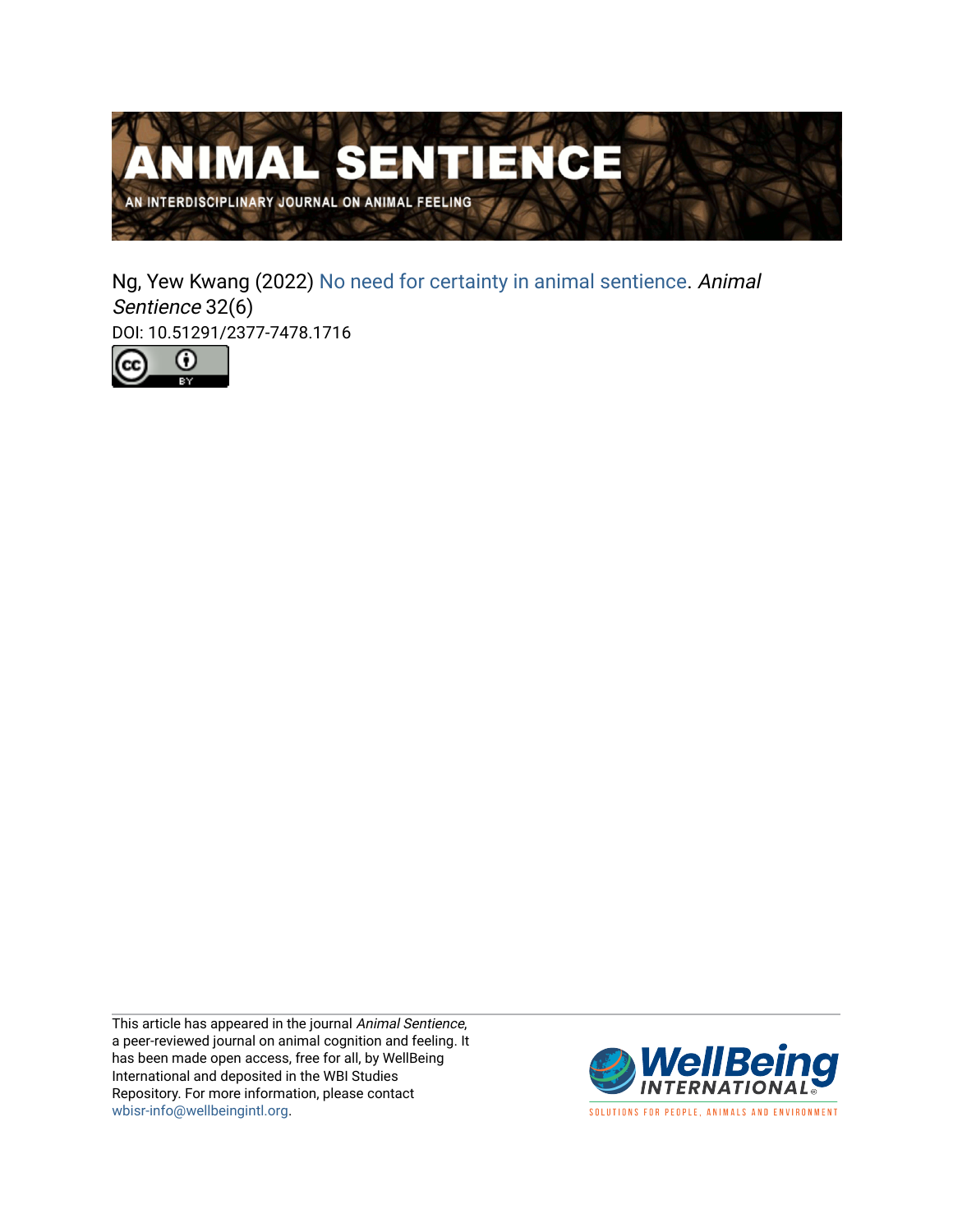## **No need for certainty in animal sentience**

Commentary on **[Crump et al](https://www.wellbeingintlstudiesrepository.org/animsent/vol7/iss32/1)** on *Decapod Sentience*

## **Yew-Kwang Ng** Economics, Monash University, Australia

**Abstract**: This commentary supports Crump et al.'s (2022) point that where risks to welfare are severe, strong evidence of sentience is sufficient to warrant protecting welfare. Crump et al.'s eight criteria for sentience are also useful. Flexible decision-making (5) and flexible behaviour (6) are consistent with Ng (1995). The concession that the "no-need-for-sentience" proposition is unnecessary also strengthens the importance of the target article's conclusions.

> **[Yew-Kwang](http://ykng@fudan.edu.cn) Ng**, emeritus professor in Economics, Monash University; fellow of the Academy of Social Sciences in Australia, Distinguished Fellow of the Economic Society of Australia. *[Markets](https://doi.org/10.1017/9781108163828)  [and Morals](https://doi.org/10.1017/9781108163828)* (CUP 2019), *[Happiness](https://link.springer.com/book/10.1007/978-981-33-4972-8)* (Springer 2022) **[Website](https://users.monash.edu/~mchou/)**



I strongly support Crump et al.'s (2022) main point that, "If severe welfare risks are present, then (for ethical reasons) we must act on evidence that strongly supports attributions of sentience without providing certainty." The set of eight proposed criteria for sentience is also useful. Criteria 5 and 6 on "flexible decision-making [and]… flexible… behaviour" are also consistent with Section 3.1 of Ng (1995), especially Propositions 1 and 2', linking consciousness and sentience to plasticity/flexibility in behaviour.

| 1. Nociception                                                                   |
|----------------------------------------------------------------------------------|
| 2. Sensory integration                                                           |
| 3. Integrated nociception                                                        |
| 4. Analgesia: (a) endogenous (b) exogenous                                       |
| 5. Motivational trade-offs                                                       |
| 6. Flexible self-protection                                                      |
| <b>7. Associative Learning</b>                                                   |
| <b>8. Analgesia preference:</b> (a) self-administer (b) location (c) prioritised |
| Crump et al.'s 8 criteria                                                        |
|                                                                                  |

The target article's set of eight criteria have additional structural and behavioural aspects that are useful in helping to evaluate sentience. The application of these criteria to the taxon of decapod crustaceans (including crabs, lobsters, shrimps, etc.) with the conclusion that the "evidence of sentience is strong for true crabs (infraorder Brachyura) and substantial for anomuran crabs, astacids, and caridean shrimps" is also useful and supports its recommendation to include "all decapod crustaceans in the scope of animal welfare laws."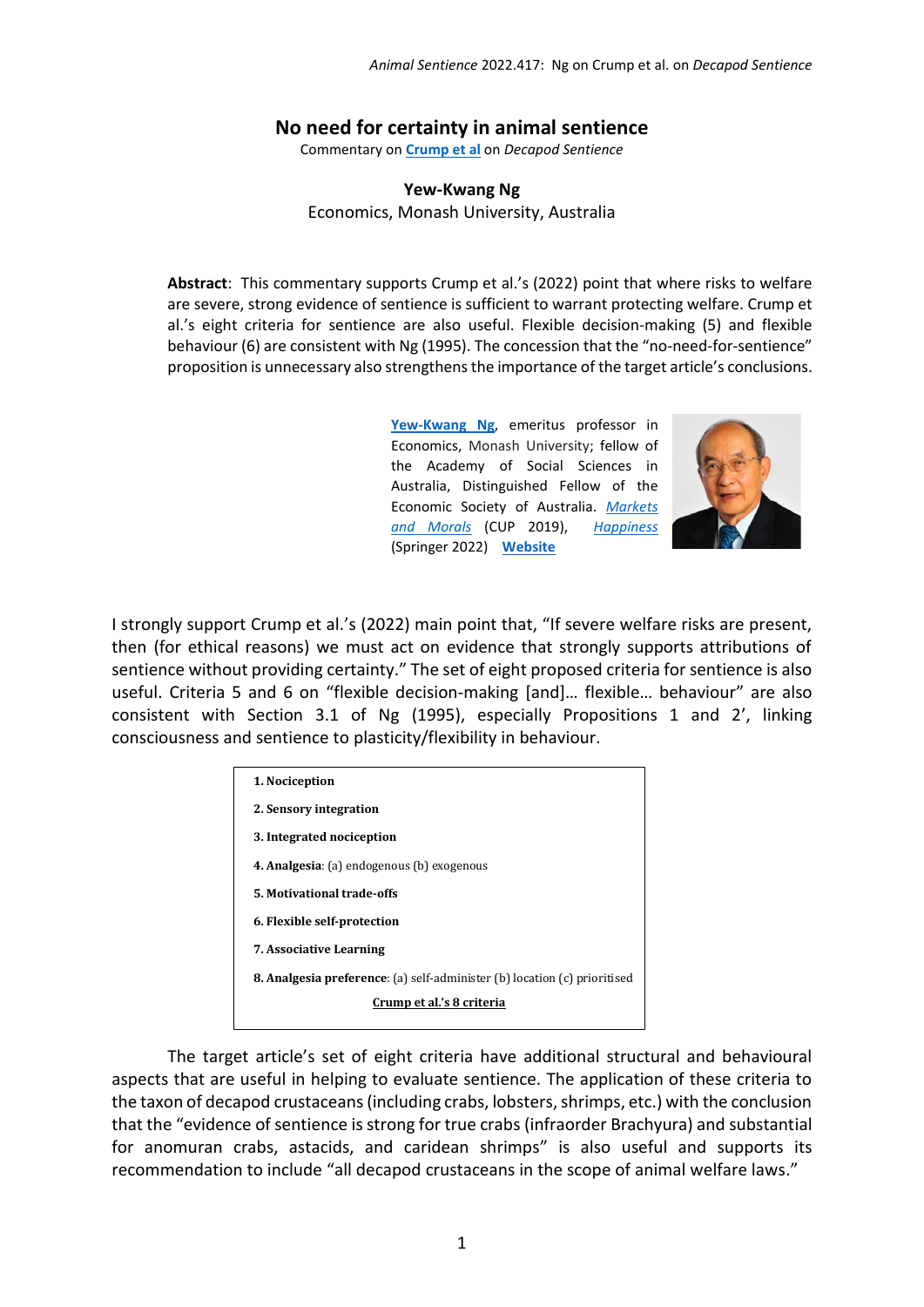This commentary is mainly concerned with the target article's proposition that "We accept that any set of behavioural, cognitive and neuroscientific patterns could conceivably be achieved without sentience (e.g., Dawkins, 2001; Karin-D'Arcy, 2005)."

Although Crump et al. go on to say that "demanding certainty is inappropriate," thus qualifying the implication of accepting the "no-need-for-sentience" (NNS) proposition, I wish to go further to argue that NNS is largely irrelevant. Dropping it would effectively strengthen the main arguments of the target article.

If we interpret the "conceivably" in the NNS proposition as possibly inclusive of an epsilon probability of 0.000…0001% as conceivable, then it is not invalid. However, since "along with the 'private' nature of sentience… we cannot resolve the question of invertebrate [if not also many other animals] sentience with certainty," we should go for the balance of probability, instead of entertaining epsilon probabilities such as 0.000…0001%. In particular, if we can reasonably conclude that the behaviours of members of an animal species are flexible, we should accept that they are probably sentient (as I argued in Ng 1995), without worrying that they could also "conceivably" be non-sentient.

The target article mentions a difficulty here "that even animals without a central nervous system, such as sea anemones, show some flexibility: they have reflexes that another stimulus, such as a conspecific, can inhibit." The presumption here is that animals without a central nervous system cannot be sentient, and hence the example of the sea anemones suggests that flexibility in behaviour is insufficient to establish sentience. This is related to the way flexibility is understood in the target article. It "does not imply a capacity for planning ahead or reflection—only that the animal can respond to the same noxious stimulus in different ways, depending on its situation."

My own definition of flexibility/plasticity (Ng 1995, p.265) is the following:

"[P]lasticity in behaviour is in contrast with fixed patterns of responses predetermined by genetic programming… Plasticity requires the organism to have flexibility or be able to choose different responses for a given situation. All hard-wired responses are non-plastic. 'Soft-wired' responses (those that involve learning) may or may not be plastic depending on whether the learning is completely fixed genetically"

Thus, if the inhibition of the reflex of sea anemones by a conspecific is fixed genetically, this does not constitute flexibility/plasticity, on my definition. We accordingly do not need to worry "that even animals without a central nervous system, such as sea anemones, show some flexibility." This means that the target article does not have to make much concession to the NNS proposition as it has done. It actually strengthens the main arguments and conclusions of the target article.

If we read the two papers (Dawkins, 2001; Karin-D'Arcy, 2005) cited by the target article as supportive of the NNS proposition, we may note that this proposition is debatable. In particular, we may take into consideration the different or even opposite views of Menzel & Johnson (1978, especially p.587), de Waal (1991), Wilder (1996), and Smith et al. (2003). Their viws further support that NNS is largely irrelevant, thereby strengthening the main conclusions of the target article.